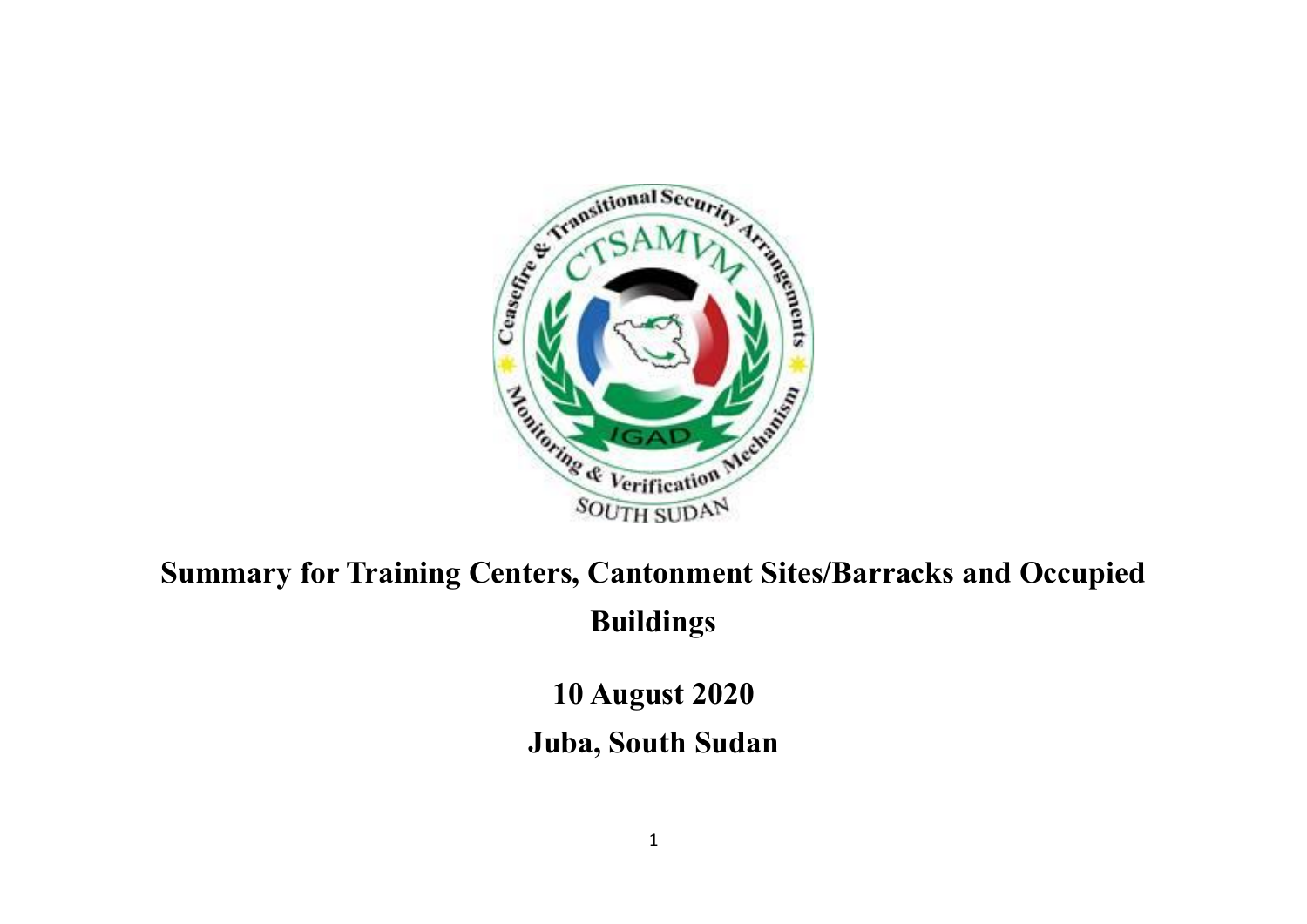## **Summary of Training Centers**

|  | <b>10 August 2020</b> |  |
|--|-----------------------|--|
|--|-----------------------|--|

| S/N            | <b>Name</b> | Location    | <b>Last Reported</b><br>Date of Visit and<br><b>Phone contact</b> | <b>Last Reported Date</b><br>of Food Delivery | Number of<br><b>Trainees</b> | Female<br><b>Trainees</b> | <b>Other Comments</b>                                                                                                                                                                            |
|----------------|-------------|-------------|-------------------------------------------------------------------|-----------------------------------------------|------------------------------|---------------------------|--------------------------------------------------------------------------------------------------------------------------------------------------------------------------------------------------|
|                | Gorom       | <b>CEQ</b>  | 08/06/2020<br>28/05/2020                                          | 01/06/2020                                    | 2997                         | 20                        | Training syllabus received, training will<br>resume early June, graduation date unknown.                                                                                                         |
| $\overline{2}$ | Owinykibul  | <b>EEQ</b>  | 27/06/2020<br>06/08/2020                                          | 19/06/2020                                    | 1591                         | 52                        | No training syllabus, 49 trainees deserted and<br>08 trainees died of sickness.                                                                                                                  |
| 3              | Morota      | <b>CES</b>  | 24/07/2020                                                        | 21/06/2020                                    | 365                          | 33                        | No training syllabus.                                                                                                                                                                            |
| 4              | Maridi      | <b>WES</b>  | 08/07/2020<br>22/06/2020                                          | 20/06/2020                                    | 1512                         | 71                        | No training syllabus.                                                                                                                                                                            |
| 5              | Mapel       | <b>WBGS</b> | 23/07/2020<br>26/06/2020                                          | April 2020                                    | 2484                         | 260                       | No training syllabus, 600 out of 2500 trainees<br>left, 75% of those remained left in the<br>morning on a daily basis to survive. Trainees<br>are reportedly coming back slowly as on 06<br>May. |
| 6              | Pantit      | <b>NBGS</b> | 10/07/2020<br>28/07/2020                                          | 28/07/2020                                    | 1201                         | 77                        | No training syllabus.                                                                                                                                                                            |
| 7              | Alel        | <b>UNS</b>  | 02/07/2020<br>30/04/2020                                          | 04/05/2020                                    | 5107                         | 96                        | No training syllabus, 185 trainees reportedly<br>left.                                                                                                                                           |
| 8              | Panyier     | JS          | 27/07/2020<br>04/06/2020                                          | 01/05/2020                                    | 1556                         | 83                        | No training syllabus,                                                                                                                                                                            |
| 9              | Muom        | <b>US</b>   | 21/07/2020<br>15/05/2020                                          | all food had<br>been finished                 | 1978                         | 139                       | No training syllabus, trainees have reportedly<br>returned back.                                                                                                                                 |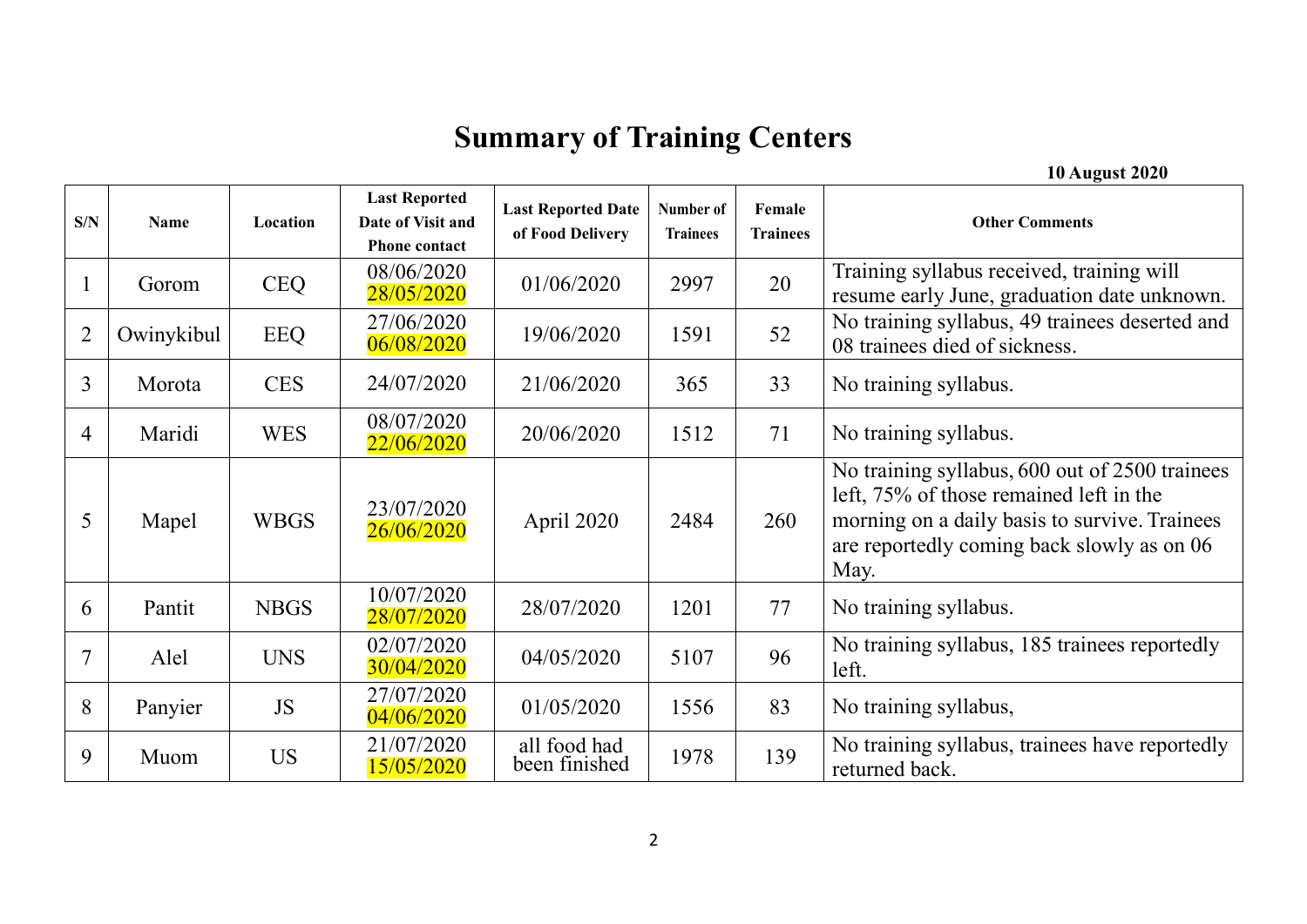| S/N | <b>Name</b> | Location    | <b>Last Reported</b><br>Date of Visit and<br><b>Phone contact</b> | <b>Last Reported Date</b><br>of Food Delivery | Number of<br><b>Trainees</b> | Female<br><b>Trainees</b> | <b>Other Comments</b>                                                                                                             |
|-----|-------------|-------------|-------------------------------------------------------------------|-----------------------------------------------|------------------------------|---------------------------|-----------------------------------------------------------------------------------------------------------------------------------|
| 10  | Luri        | <b>CES</b>  | 28/01/2020                                                        |                                               | $\mathbf{0}$                 | $\mathbf{0}$              | Not occupied                                                                                                                      |
| 11  | Muni        | <b>CES</b>  | 28/07/2020                                                        | 07/06/2020                                    | 3502                         | 72                        | No training syllabus.                                                                                                             |
| 12  | Yomding     | <b>UNS</b>  | 10/07/2020<br>07/05/2020                                          | 19/06/2020                                    | 3542                         | 53                        | No training syllabus, only trainees from<br>SPLM/A-IO and SSOA.                                                                   |
| 13  | Rambur      | <b>CES</b>  | 10/07/2020<br>12/05/2020                                          | 03/06/2020                                    | 345                          | 41                        | No training syllabus. RAMBUR is for senior<br>officers from Brigadier General and above.<br>12 trainees had been reportedly left. |
| 14  | Lologo      | <b>CES</b>  | 23/06/2020<br>29/06/2020                                          | 02/06/2020                                    | 1793                         | 750                       | No training syllabus. Some trainees are said<br>to have gone home when training was<br>suspended.                                 |
| 15  | Rajaf       | <b>CES</b>  | 04/06/2020<br>11/06/2020                                          | 02/05/2020                                    | 7943                         | 941                       | No training syllabus, graduation reportedly to<br>be planned on 29 May.                                                           |
| 16  | Masanbira   | <b>WBGS</b> | 12/02/2020<br>29/04/2020                                          | 21/04/2020                                    | 4973                         | 700                       | No training syllabus, around 2500 trainees<br>reportedly left.                                                                    |
| 17  | Twofogia    | <b>UNS</b>  | 21/07/2020<br>21/04/2020                                          | 26/06/2020                                    | 3480                         | 475                       | No training syllabus, medical screening<br>stopped due to lack of material, 100 trainees<br>reportedly left.                      |
| 18  | Kaljak      | <b>US</b>   | 11/07/2020                                                        | 26/02/2020                                    | 2668                         | more<br>than 760          | No training syllabus, medical screening<br>partially done.                                                                        |
|     |             |             |                                                                   | Total                                         | 47037                        | 4623                      |                                                                                                                                   |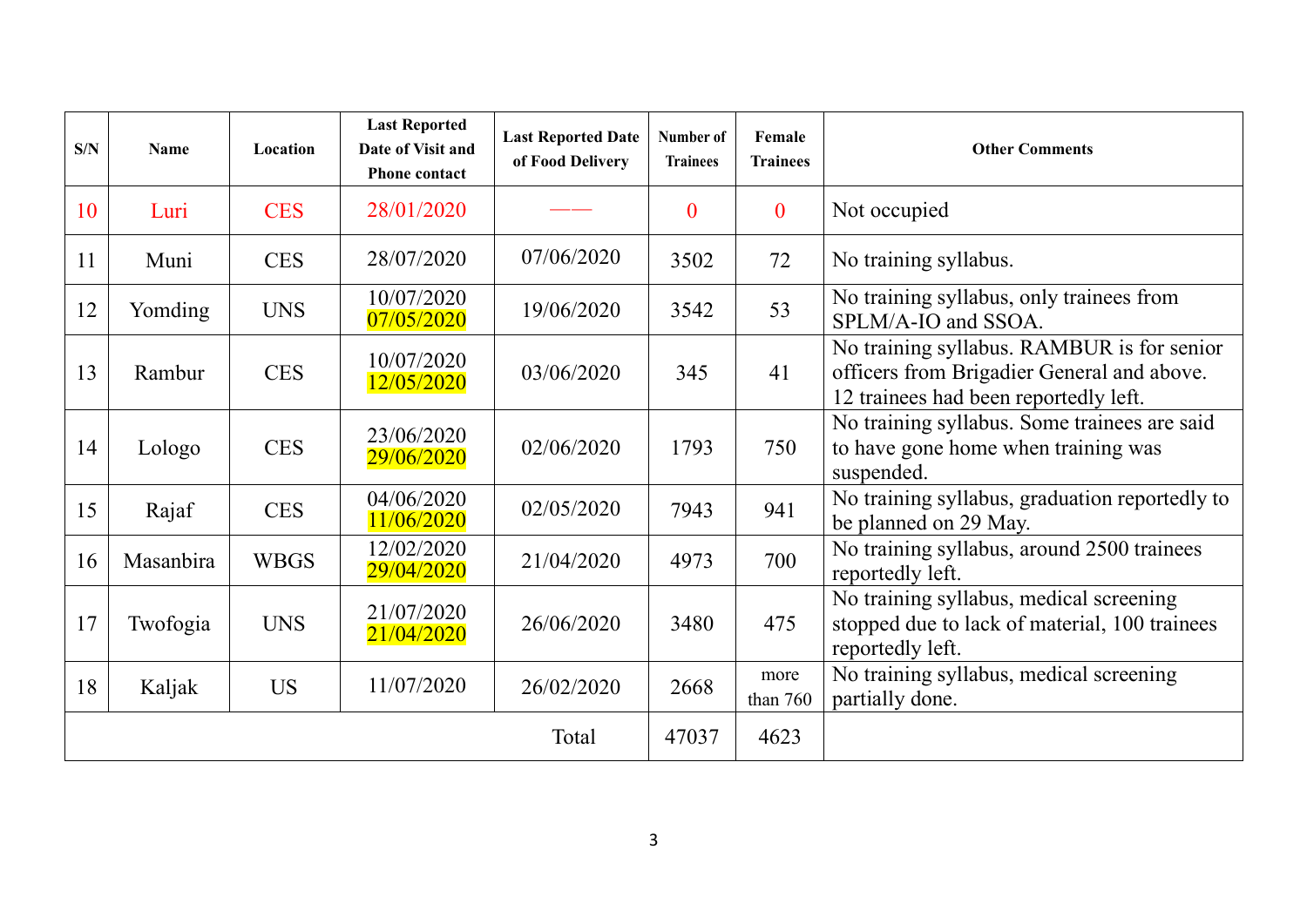### **CTSAMVM Cantonment Summary**

**10 Aug 2020**

| S/NO           | <b>Name</b>                           | Location<br>(State/MVT AoR/Coordinates)  | Party       | <b>Occupation Detail</b>                                                     | <b>Revisit date</b> | <b>Number of forces</b> | Last food delivery |
|----------------|---------------------------------------|------------------------------------------|-------------|------------------------------------------------------------------------------|---------------------|-------------------------|--------------------|
| $\mathbf{1}$   | MirMir                                | Unity/MVT Leer<br>N8°28'12" E30°6'       | SPLM/A-IO   | - Occupied SPLM/A-IO<br>Div 4B.                                              | 30/06/2020          | 1500                    | 2020 Jan           |
| $\overline{2}$ | DingDing                              | Unity/MVT Bentiu<br>N9°16'53" E29°42'52" | SPLM/A-IO   | - Occupied SPLM/A-IO<br>Div 4A.                                              | 08/05/2020          |                         |                    |
| $\overline{3}$ | <b>Bong</b>                           | Unity/MVT Bentiu<br>N9°16'56" E29°06'42" | <b>SSOA</b> | - Occupied, no details.                                                      | 03/07/2020          | 362                     | 2020 Jan           |
| 4              | Sue                                   | WES/MVT Yambio<br>N5°0'36" E28°24'36"    | SPLM/A-IO   | - Occupied by SPLM/A-<br>IO Div 9B.                                          |                     |                         |                    |
| 5              | Puluturuk<br>(Replaced by<br>Lankien) | Jonglei/MVT Bor<br>N8°35'36"E31°56'54"   | SPLM/A-IO   |                                                                              | 14/07/2020          | 3750                    |                    |
| 6              | Pieri                                 | Jonglei/MVT Bor<br>N8°2'24" E32°1'12"    | SPLM/A-IO   | - Occupied by 2 Bde,<br>$8th$ Div of IO.                                     | 02/06/2020          |                         |                    |
| $\overline{7}$ | Mogok                                 | Jonglei/MVT Bor<br>N8°24'48"E31° 20'02"  | SPLM/A-IO   | - Occupied by 7 <sup>th</sup> Div<br>HQ along with $1st$ &<br>3rd Bde of IO. | 04/08/2020          | 883                     |                    |
| 8              | Dor                                   | Jonglei/MVT Bor<br>N9°23'31" E31°13'33"  | SPLM/A-IO   | - Occupied by 2 <sup>nd</sup> Bde<br>$7th$ Div of IO.                        | 28/05/2020          | 2870                    |                    |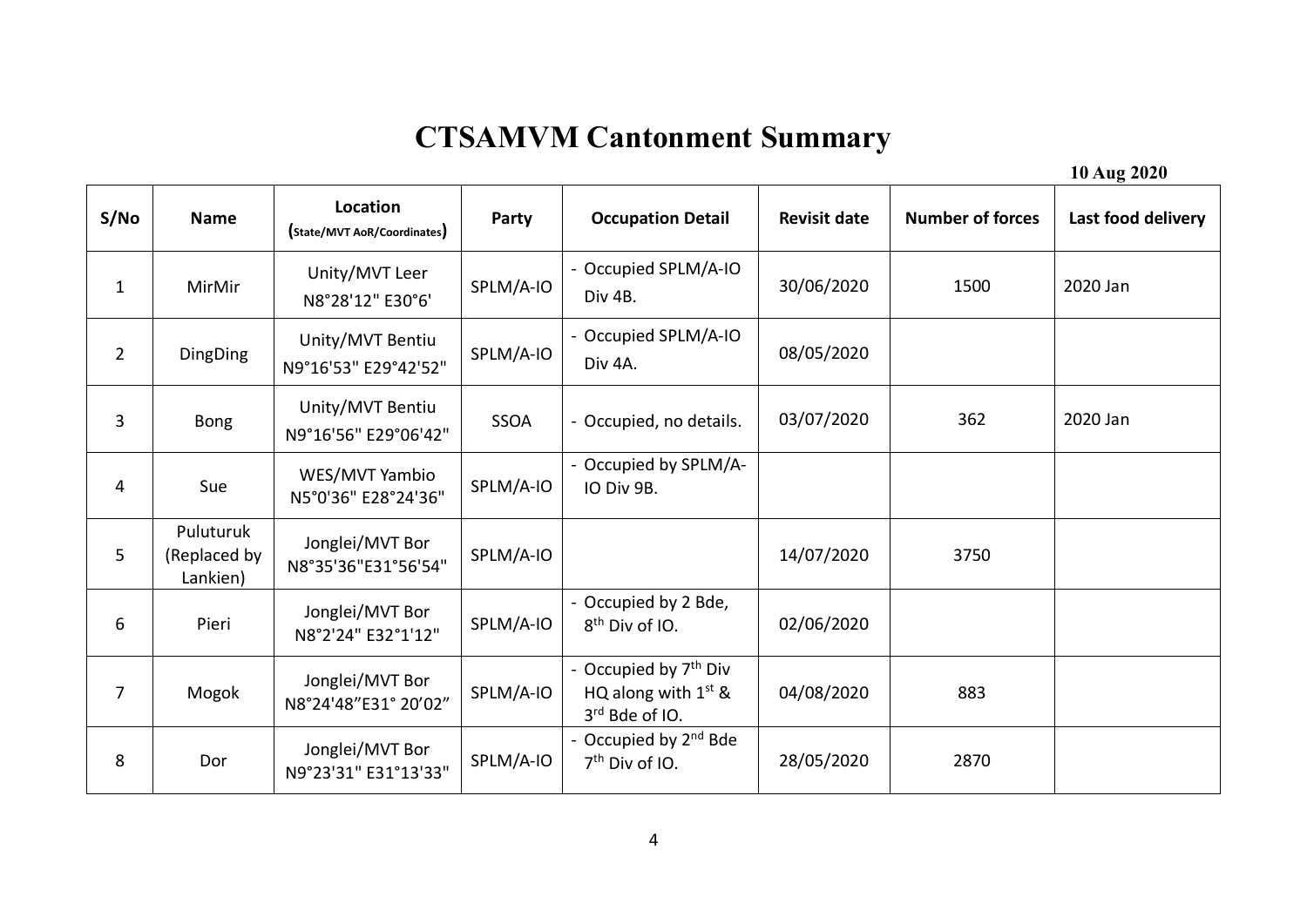| S/NO | <b>Name</b>          | Location<br>(State/MVT AoR/Coordinates)      | Party               | <b>Occupation Detail</b>                          | <b>Revisit date</b>      | <b>Number of forces</b> | Last food delivery |
|------|----------------------|----------------------------------------------|---------------------|---------------------------------------------------|--------------------------|-------------------------|--------------------|
| 9    | Gieni                | Jonglei/MVT Pibor<br>No detailed coordinates | SPLM/A-IO           | - Occupied by SPLM/A-<br>IO 3 Bde of 8 Div.       | 21/07/2020               |                         |                    |
| 10   | Kendila<br>(Panyume) | CES/MVT Yei<br>N3°46'51" E30°57'13"          | SPLM/A-IO           | - Occupied by SPLM/A-<br>IO Bde1 Mobile<br>Force. | 15/02/2020               |                         |                    |
| 11   | Wunaleit             | CES/MVT Juba<br>N4°57' E31°22'12"            | SPLM/A-IO           | Occupied by SPLM/A-<br>IO Sector 8 and Div<br>2A. |                          |                         |                    |
| 12   | Lobojo               | CES/MVT Juba<br>N4°18'36" E31°35'24"         | SPLM/A-IO           | - Occupied, no details.                           | 11/06/2020               | 480                     | 2019 Aug           |
| 13   | Ashwa                | EES/MVT Torit<br>N3°43'22" E31°58'20"        | SPLM/A-IO           | - Occupied, no details.                           | 08/06/2020               | 405                     | 3/28/2020          |
| 14   | Irube<br>Nyara       | EES/MVT Torit<br>N4°28'30" E32°30'36"        | SPLM/A-IO<br>& SSOA | - Occupied, no details.                           | 27/05/2020<br>12/06/2020 | 500<br>314              | 2020 June 14/18    |
| 15   | Lowureng             | EES/MVT Torit<br>N4°38'1" E33°26'31"         | SPLM/A-IO<br>& SSOA | - Occupied, no details.                           | 29/05/2020               | 138                     | 2020 June          |
| 16   | Dulu                 | WBGS/MVT Wau<br>N7°54' E25°15'36"            | SPLM/A-IO           | - Occupied by SPLM/A-<br>IO Div 6B.               | 01/06/2020               | 2930                    | 2019 Oct           |
| 17   | Ngo Alimah           | WBGS/MVT Wau<br>N7°01'58"E27°33'16"          | SPLM/A-IO           | - Occupied by SPLM/A-<br>IO Div 6A.               | 11/03/2020               | 3750                    |                    |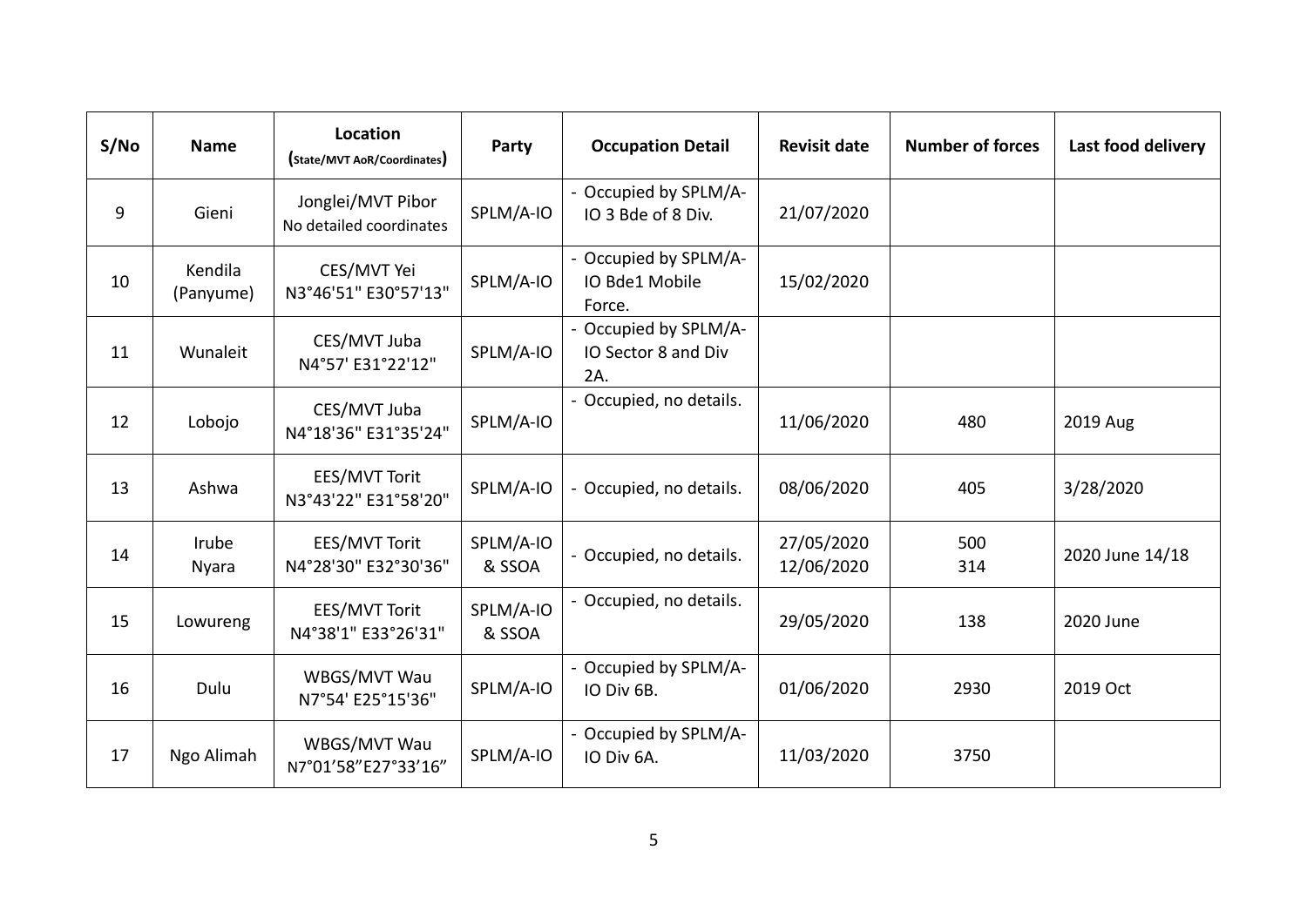| S/NO | <b>Name</b>                | Location<br>(State/MVT AoR/Coordinates)   | Party               | <b>Occupation Detail</b>                  | <b>Revisit date</b> | <b>Number of forces</b> | Last food delivery     |
|------|----------------------------|-------------------------------------------|---------------------|-------------------------------------------|---------------------|-------------------------|------------------------|
| 18   | Pantit                     | NBGS/MVT Aweil<br>N9º 04'44" E26° 55'20"  | <b>SSOA</b>         | - Occupied, no details.                   |                     |                         | <b>Training Center</b> |
| 19   | Torpuot                    | UNS/MVT Bunj<br>N8°34'12" E33°6'36"       | SPLM/A-IO<br>& SSOA | - Occupied, no details.                   | 09/06/2020          | 5086                    | 2019 Nov 24            |
| 20   | Turow                      | UNS/MVT Bunj<br>N8°29'46" E33°57'34"      | SPLM/A-IO           | - Considered as not<br>occupied.          |                     | Not clear               |                        |
| 21   | Amariyai/<br>Wichpanyikang | UNS/MVT Malakal<br>N9°30'51" E30°54'39"   | SPLM/A-IO           | - Occupied, no details.                   | 14/07/2020          | 10                      | 2019 October           |
| 22   | ThuorGwang                 | UNS/MVT Malakal<br>N11°00'29"E32°38'52"   | SPLM/A-IO<br>& SSOA | - Occupied by both IO<br>& SSOA.          | 02/04/2020          |                         |                        |
| 23   | Keweji(Lieng)              | UNS/MVT Bunj<br>N9°52'50" E33°37'28"      | SPLM/A-IO           | - Occupied, no details.                   | 16/06/2020          | 1799                    | 2019 Sept              |
| 24   | <b>Ngiri</b>               | WES/MVT Yambio<br>N5°6' E30°23'24"        | SPLM/A-IO           | - Occupied, no details.                   |                     |                         |                        |
| 25   | Teneth                     | Jonglei/MVT Pibor<br>N6°46'36" E33°6' 45" | SPLM/A-IO<br>& SSOA | - Occupied, no details.                   | 04/06/2020          |                         |                        |
| 26   | Renk                       | UNS/MVT Malakal<br>N11°44'33"E32°47'52"   | <b>SSPDF</b>        | - Occupide by 1 &<br>3Bde of SSPDF Div 1. | 23/07/2020          | 1613                    |                        |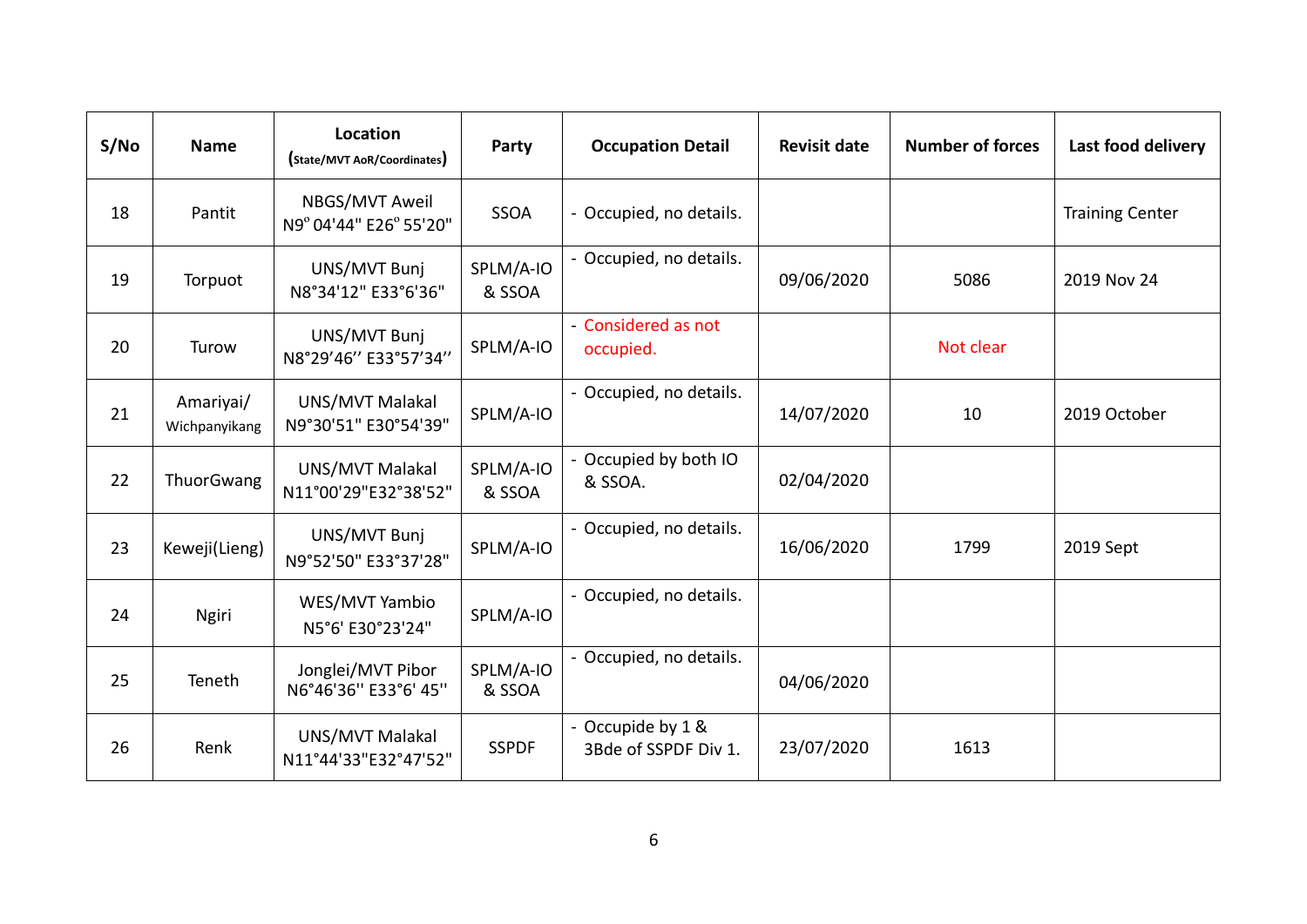| S/No | <b>Name</b>        | Location<br>(State/MVT AoR/Coordinates)  | Party        | <b>Occupation Detail</b>                                                              | <b>Revisit date</b> | <b>Number of forces</b> | Last food delivery |
|------|--------------------|------------------------------------------|--------------|---------------------------------------------------------------------------------------|---------------------|-------------------------|--------------------|
| 27   | Malakal            | UNS/MVT Malakal<br>N9°31'40" E31°39'45"  | <b>SSPDF</b> | - For SSPDF Div 2.                                                                    |                     |                         |                    |
| 28   | Wunyik             | NBGS/MVT Aweil<br>N8°58'48" E 27°30'     | <b>SSPDF</b> | - For SSPDF Div3                                                                      | 10/06/2020          |                         |                    |
| 29   | <b>Bentiu</b>      | Unity/MVT Bentiu<br>N9°14'53" E29°47'23" | <b>SSPDF</b> | - For SSPDF Div 4                                                                     | 05/06/2020          |                         |                    |
| 30   | Wau                | WBGS/MVT Wau<br>N7°41'59"E27°59'28"      | <b>SSPDF</b> | - For SSPDF Div 5                                                                     | 21/07/2020          |                         |                    |
| 31   | Yambio             | WES/MVT Yambio<br>N4°34'15" E28°24'37"   | <b>SSPDF</b> | - For SSPDF Div 6                                                                     |                     |                         |                    |
| 32   | Torit              | EES/MVT Torit<br>N4°24'36" E32°34'12"    | <b>SSPDF</b> | - For SSPDF Div 7                                                                     | 03/08/2020          | 6750                    | 2020 March         |
| 33   | <b>Malual Chat</b> | Jonglei/MVT Bor<br>N6°8'49" E31°34'38"   | <b>SSPDF</b> | - Occupied by SSPDF<br>Div 8 <sup>th</sup> and 10 <sup>th</sup><br>Mechanized INF Div | 17/03/2020          |                         |                    |
| 34   | Juba               | CES/MVT Juba<br>N4°49'33" E31°35'06"     | <b>SSPDF</b> | - For SSPDF Div 9                                                                     |                     |                         |                    |
| 35   | Ayod               | Jonglei MVT Bor<br>N6°11' 26" E31°36'12" | <b>SSPDF</b> | - For SSPDF Div 10                                                                    | 07/08/2020          | 149                     |                    |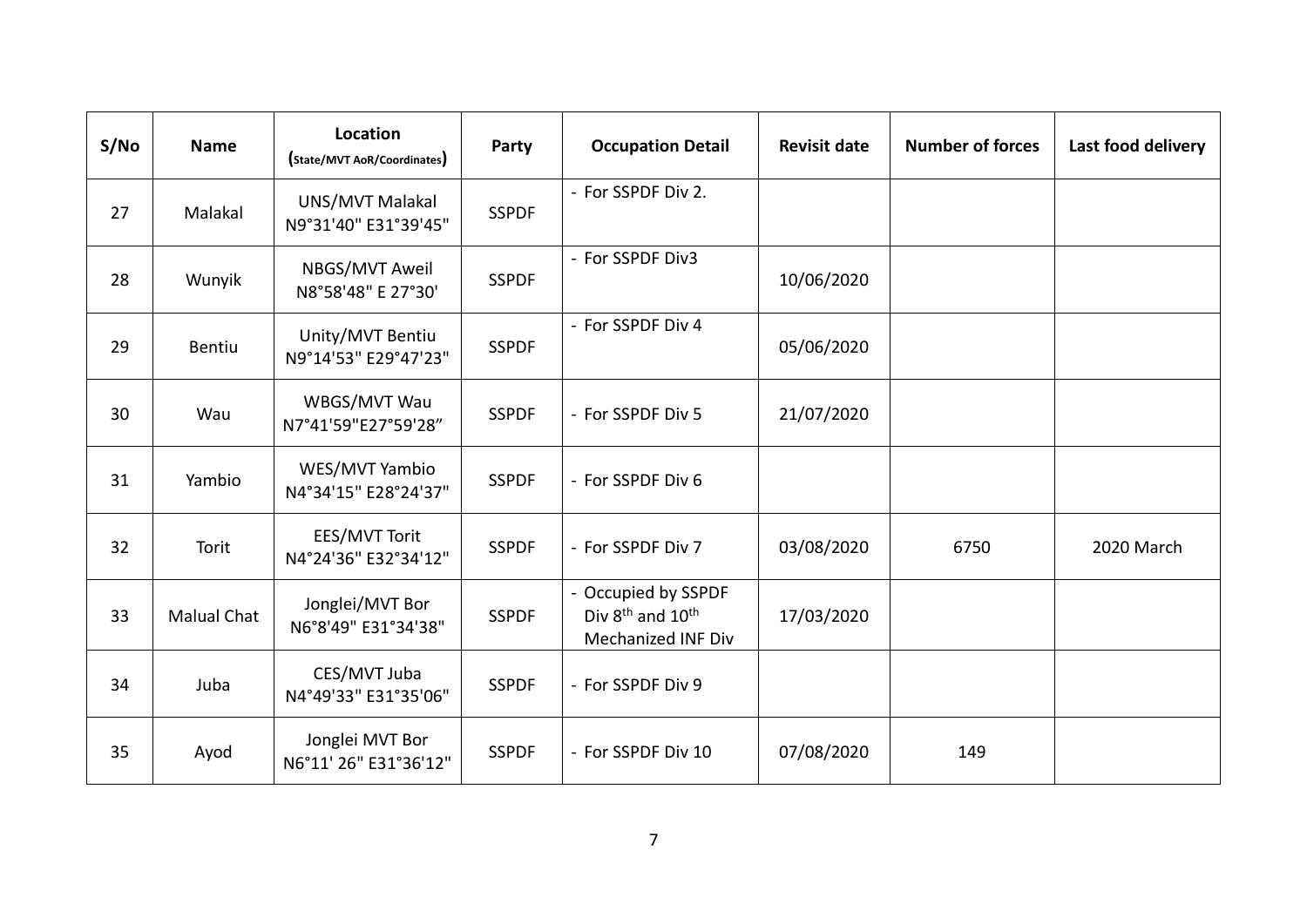# **Summary of Occupied Buildings as at 10 Aug 2020**

|                | <b>MVT</b>       | <b>OCCUPIED</b> |                |
|----------------|------------------|-----------------|----------------|
| S/No           |                  | <b>SSPDF</b>    | <b>SPLA-IO</b> |
| $\mathbf{1}$   | <b>MALAKAL</b>   | 1(1)            |                |
| $\overline{2}$ | <b>YAMBIO</b>    | 3               |                |
| 3              | <b>TORIT</b>     | 8               |                |
| 4              | <b>YEI</b>       | 4               |                |
|                | <b>SUB TOTAL</b> | 16              |                |
| <b>TOTAL</b>   |                  | 16              |                |

Since last CTC in July 2020, one Health center in Yei Pisak area had been verified as vacated by MVT.  $\Box$ 

MVT will continue to revisit and verify these occupation of buildings ASAP.  $\Box$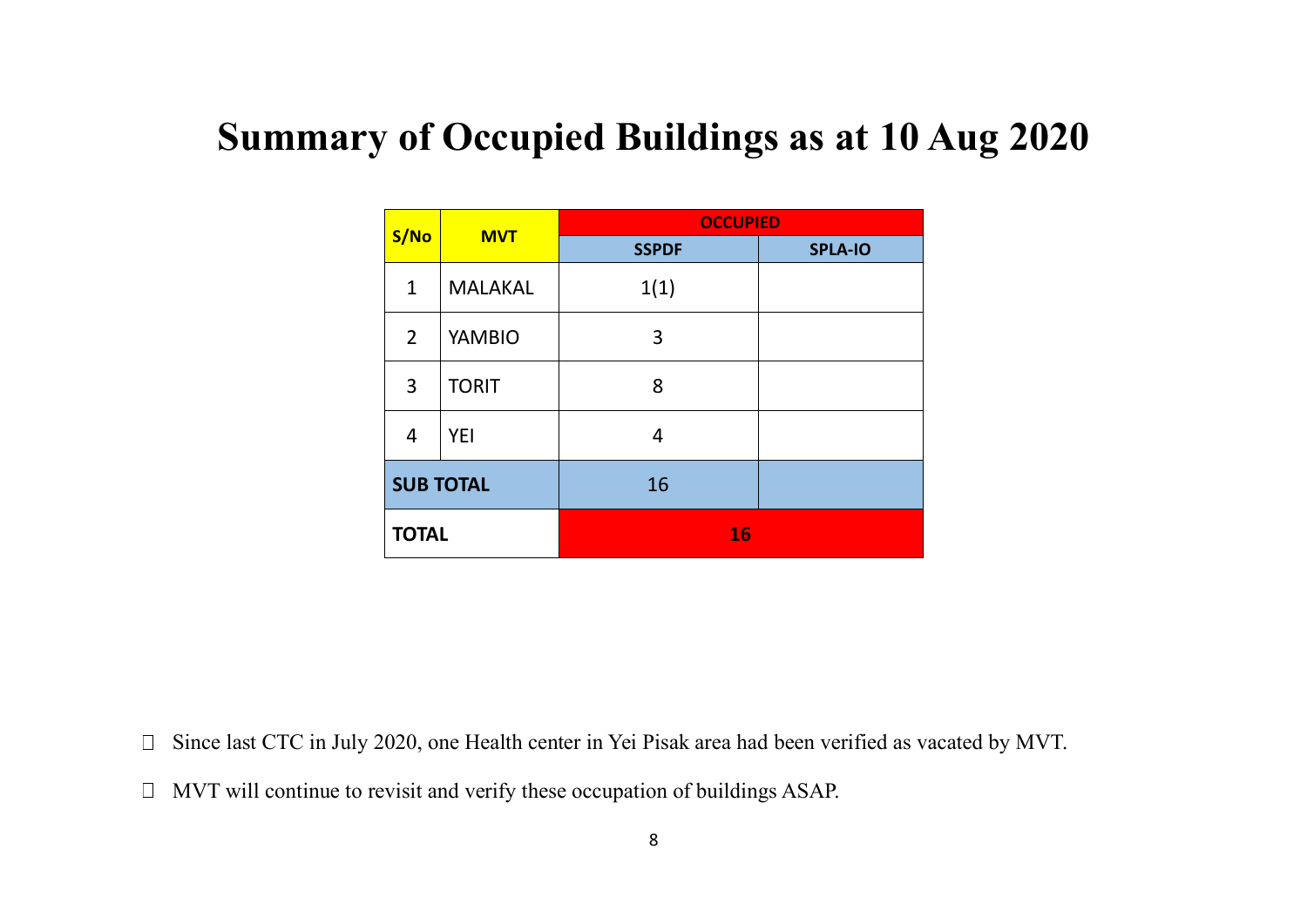#### **List of Occupied buildings in MVT Malakal AoR as of 10 Aug 2020**

| <b>SN</b> | <b>Location</b> | <b>Description</b>       | <b>Responsible Party</b> | <b>Status &amp; Remarks</b>                                        |
|-----------|-----------------|--------------------------|--------------------------|--------------------------------------------------------------------|
|           | Lelo –          | Lelo Clinic              | <b>SSPDF</b>             | 18 June, SSPDF DIV 2 acting Commander informed this clinic had     |
|           |                 |                          |                          | been vacated, MVT will verify ASAP.                                |
|           |                 | <b>BAKITA VOCATIONAL</b> |                          | Occupied by MAJ GEN KAMAL LUMA Forces in Nov 2019, they            |
|           | <b>MABAN</b>    | <b>TRAINING CENTRE</b>   | <b>SSPDF</b>             | were registered and Govt will relocated them to any other place at |
|           |                 |                          |                          | their own time.                                                    |

### **List of Occupied buildings in MVT Yambio AoR as of 10 Aug 2020**

| <b>SN</b> | Location     | <b>Description</b>           | <b>Responsible Party</b> | <b>Status &amp; Remarks</b>                          |
|-----------|--------------|------------------------------|--------------------------|------------------------------------------------------|
|           | Hai-Tarawa   | Agricultural Institute       | <b>SSPDF</b>             | Occupied, reconfirmed at 20 Nov 19.                  |
|           | Kotobi Amadi | Kotobi Training Institute    | <b>SSPDF</b>             | Occupied, confirmed through phone call on 22 Nov 19. |
|           | Bangoro      | Bangoro Psychiatric Hospital | <b>SSPDF</b>             | Occupied, confirmed through phone call on 22 Nov 19. |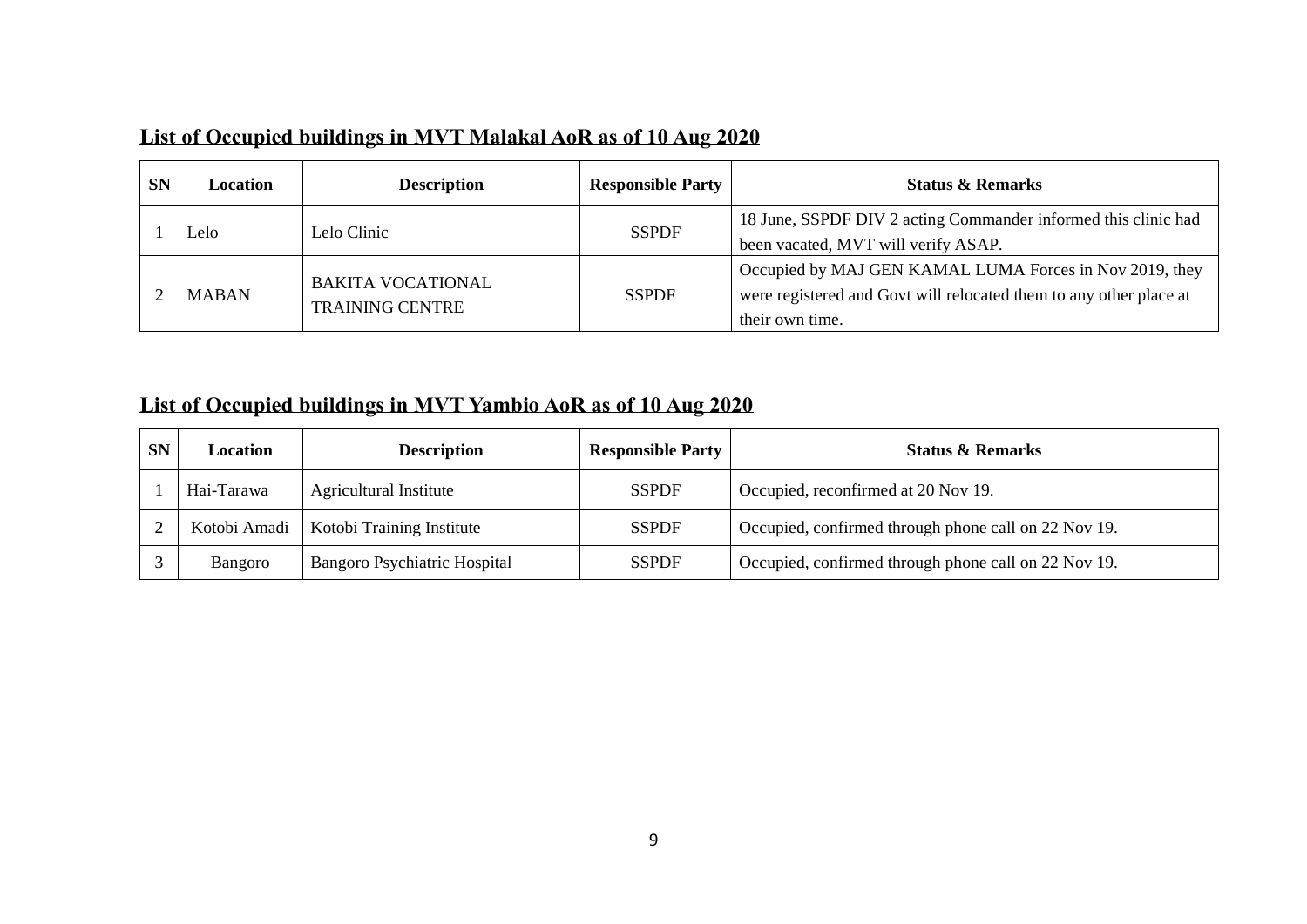|  | List of Occupied buildings in MVT Torit AoR as of 10 Aug 2020 |
|--|---------------------------------------------------------------|
|  |                                                               |

| <b>SN</b>      | Location | <b>Description</b>                        | <b>Responsible Party</b>             | <b>Status &amp; Remarks</b>                                                                                                                                                          |
|----------------|----------|-------------------------------------------|--------------------------------------|--------------------------------------------------------------------------------------------------------------------------------------------------------------------------------------|
|                | Loa      | Office buildings at River Aca             | <b>SSPDF</b>                         | Reconfirmed occupied as on 07 Jan 20.                                                                                                                                                |
| $\overline{2}$ | Loa      | Residential Area                          | <b>SSPDF</b>                         | Reconfirmed occupied as on 07 Jan 20.                                                                                                                                                |
| 3              | Loa      | <b>Privately Owned House</b>              | <b>SSPDF</b>                         | Reconfirmed occupied as on 07 Jan 20.                                                                                                                                                |
| $\overline{4}$ | Loa      | Loa Trading Centre                        | <b>SSPDF</b>                         | Reconfirmed occupied as on 07 Jan 20.                                                                                                                                                |
| 5              | Pageri   | Residential Area                          | <b>SSPDF</b><br>Wounded heroes       | Reconfirmed occupied as on 07 Jan 20.                                                                                                                                                |
| 6              | Kerepi   | Shops, stores and private houses          | <b>SSPDF</b>                         | Reconfirmed occupied as on 07 Jan 20.                                                                                                                                                |
|                | Kerepi   | Residential Area (ambassador<br>Andrewga) | <b>SSPDF TIGER</b><br>DIV(BDE 3 HQs) | Reconfirmed occupied as on 07 Jan 20. However, Ambassador<br>Andrewga personally came to CTC and explained on 7 July 2020.<br>Legal process still needed to justify this occupation. |
| 8              | Kerepi   | Residential Area                          | <b>SSPDF</b>                         | Reconfirmed occupied as on 07 Jan 20.                                                                                                                                                |